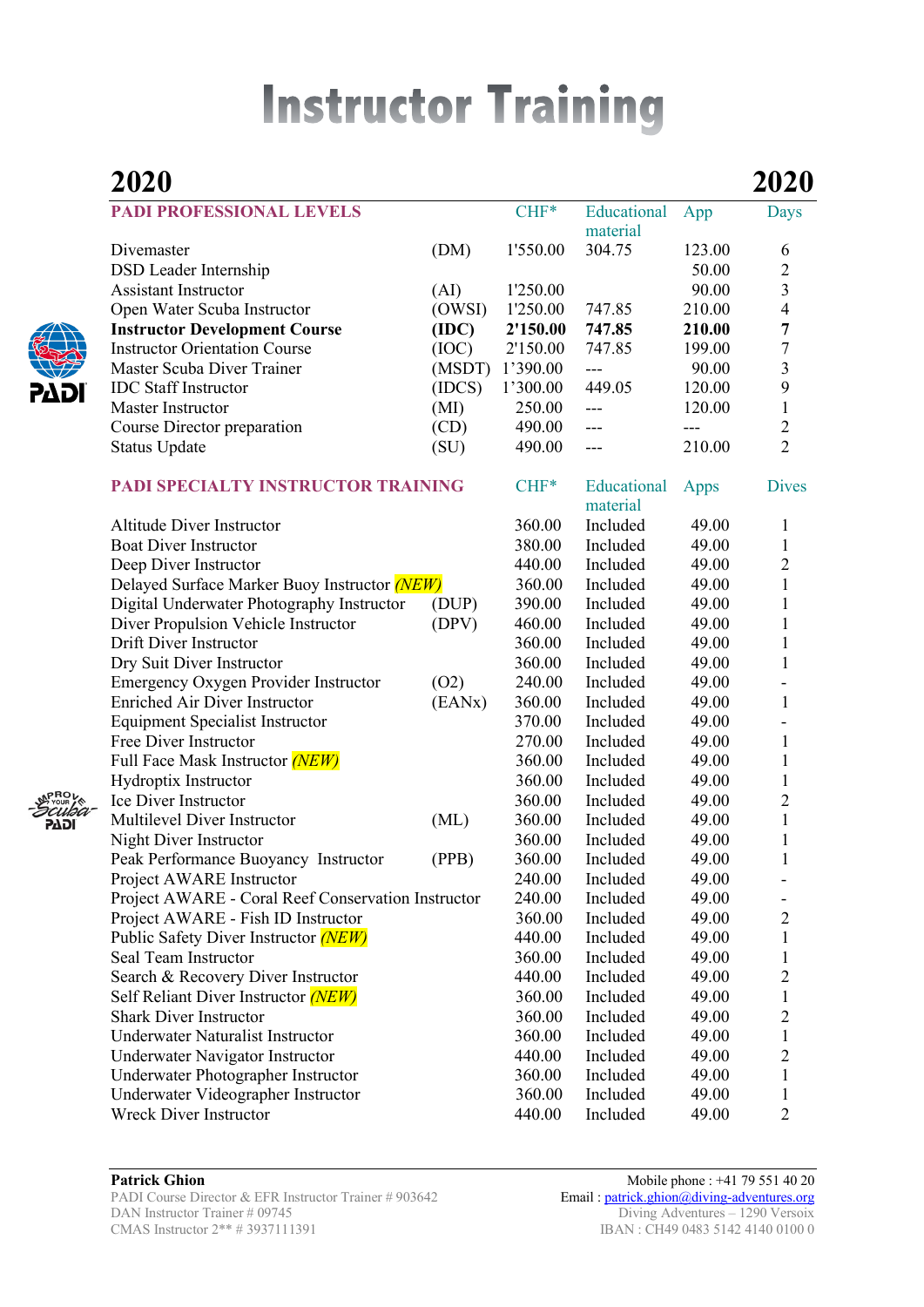# **Instructor Training**

|                                | 2020                                                                      |                 |                 |                         |                      | <b>2020</b>    |
|--------------------------------|---------------------------------------------------------------------------|-----------------|-----------------|-------------------------|----------------------|----------------|
|                                | <b>DSAT TECREC INSTRUCTOR TRAINING</b>                                    |                 | $CHF*$          | Educational<br>material | Apps                 | Days           |
|                                | Gas Blender Instructor                                                    | (BLE)           | 540.00          | 149.20                  | 49.00                | 1              |
|                                | Gas Blender Trimix Instructor                                             | (BTR)           | 590.00          | 149.20                  | 49.00                | 1              |
|                                | PADI PRO DEVELOPMENT SERIES                                               |                 | $CHF*$          | Educational<br>material | App                  | Days           |
|                                | Positive Approach Selling Seminar<br>Advanced Strategies for Recruiting & | (PAS)           | 510.00          | $---$                   |                      | 2              |
|                                | Retaining Enthusiastic Divers Seminar                                     | (ASR)           | 510.00          | $---$                   |                      | 2              |
|                                | Jeff Slutky's Streetfighting Seminar                                      |                 | 510.00          | $---$                   |                      |                |
|                                | <b>Business Of Nitrox Seminar</b>                                         | (BoN)           | 680.00          | $---$                   |                      | $\frac{2}{2}$  |
| Instructor<br>PADI Development | Digital Underwater Photo Seminar                                          | (DUP)           | 360.00          | $---$                   |                      | $\mathbf{1}$   |
|                                | Seal Team Seminar                                                         |                 | 360.00          | $---$                   |                      | 1.5            |
|                                | Career Tracking Tips for The Dive Pro                                     |                 | 110.00          | $---$                   |                      | 0.5            |
|                                | The possibilities are endless                                             |                 | 110.00          | $---$                   |                      | 0.5            |
|                                | Obstacles & Opportunities                                                 |                 | 110.00          | $---$                   |                      | 0.5            |
|                                | Your Dive Center Image                                                    |                 | 110.00          | $---$                   |                      | 0.5            |
|                                | <b>Evaluation Training</b>                                                |                 | 110.00          | $---$                   |                      | 0.5            |
|                                | <b>EFR PROFESSIONAL LEVELS</b>                                            |                 | $CHF*$          | Educational<br>material | App                  | Days           |
|                                | EFR-CFC & AED Instructor                                                  | (EFRI)          | 495.00          | 260.70                  | 130.00               | $\overline{2}$ |
|                                | EFR-CFC & AED Instructor Update                                           | (CFC)           | 270.00          | 260.70                  | 130.00               |                |
|                                | <b>DAN PROFESSIONAL LEVELS</b>                                            |                 | $CHF*$          | Educational<br>material | App                  | Days           |
|                                | Core Module                                                               | (IOC)           |                 | 260.00 100.00           | Included             | 0.5            |
|                                | Basic Life Support Instructor                                             | (BLS)           |                 | 310.00 150.00           | Included             | 1              |
| <b>EUROPE</b>                  | BLSD-Adult/Paediatric care Instructor (NEW) (BLSD)                        |                 |                 | 290.00 150.00           | Included             | $0.5\,$        |
|                                | First Aid Instructor                                                      | (FAI)           |                 | 290.00 150.00           | Included             | 0.5            |
|                                | Oxygen Provider Instructor                                                | (02)            |                 | 290.00 150.00           | Included             | 0.5            |
|                                | <b>Advanced Oxygen Provider Instructor</b>                                | (ADV)           |                 | 290.00 150.00           | Included             | 0.5            |
|                                | Medical O2 Rebreather Instructor                                          | (MO2R)          |                 | 290.00 150.00           | Included             | 0.5            |
|                                | O2 Aquatic Emergencies Instructor                                         | (AQUA)          |                 | 290.00 150.00           | Included             | 0.5            |
|                                | Automated External Defibrillation Instr.                                  | (AED)           |                 | 290.00 150.00           | Included             | 0.5            |
|                                | Hazardous Marine Life Injuries Instructor                                 | (HMLI)          |                 | 290.00 150.00           | Included             | 0.5            |
|                                | Neurological Assessment Instructor                                        | (NEURO)         |                 | 290.00 150.00           | Included             | 0.5            |
|                                | Dive Medicine For Divers (NEW)                                            | (DMFD)          |                 | 290.00 150.00           | Included             | 0.5            |
|                                | Diving Emergency Managt Prov. Instr.<br>Diving First Responder Instructor | (DEMP)<br>(DFR) | 1'000.00 410.00 | 800.00 450.00           | Included<br>Included | 1.5<br>2       |
| U                              | <b>WENOLL Instructor</b>                                                  |                 |                 | 410.00 150.00           | Included             | 1              |